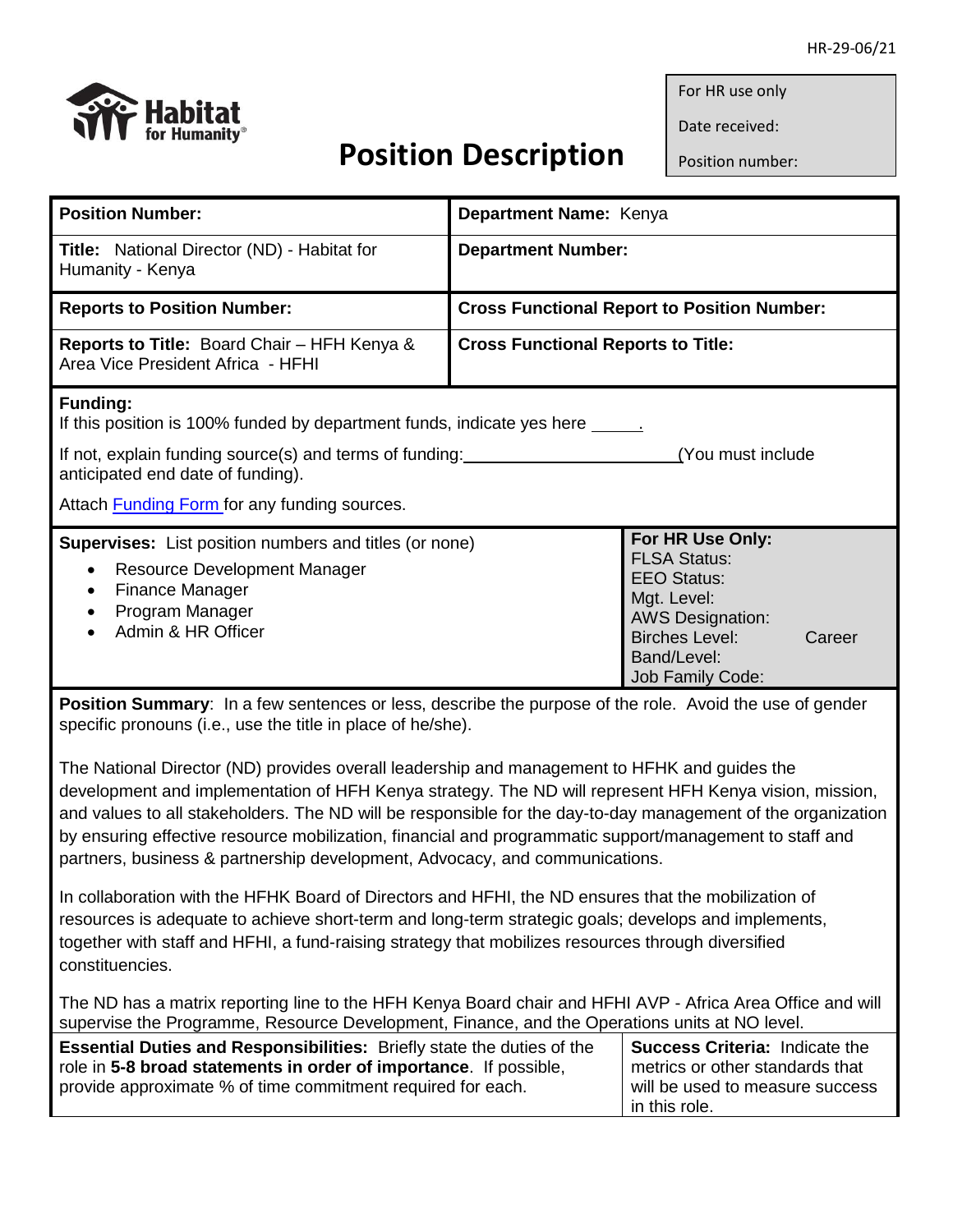| Strategy, business development and institutional representation                                                                                                                                                                                                                                                                                                                                                                                                                                                                                                                                                                                                                                                                                                                                                                                                                                                                                                                                                                                                                                                                                                                                                                                                                                                                                                                                                                                                                                                                                                                                                                                                                                                                                                                                                                                                                                                                                  |  |  |  |
|--------------------------------------------------------------------------------------------------------------------------------------------------------------------------------------------------------------------------------------------------------------------------------------------------------------------------------------------------------------------------------------------------------------------------------------------------------------------------------------------------------------------------------------------------------------------------------------------------------------------------------------------------------------------------------------------------------------------------------------------------------------------------------------------------------------------------------------------------------------------------------------------------------------------------------------------------------------------------------------------------------------------------------------------------------------------------------------------------------------------------------------------------------------------------------------------------------------------------------------------------------------------------------------------------------------------------------------------------------------------------------------------------------------------------------------------------------------------------------------------------------------------------------------------------------------------------------------------------------------------------------------------------------------------------------------------------------------------------------------------------------------------------------------------------------------------------------------------------------------------------------------------------------------------------------------------------|--|--|--|
| Guides the development and implementation of HFHK strategy<br>$\bullet$<br>and long-term business plan that leads to increased positive<br>impact on access to decent and affordable housing in Kenya.<br>Models' servant leadership and preserves, upholds, and<br>promotes Habitat for Humanity mission, principles, and core<br>values.<br>Ensure Country Strategy performance and monitor and identify<br>and inform about internal or external risks, which affect the<br>strategy implementation as well as contingent opportunities to<br>be taken for program strengthening and development. Propose<br>corrective measures in case of deviations.<br>Identify opportunities to enhance HFH Kenya positioning & pre-<br>$\bullet$<br>positioning, visibility, strategic alliances, and funding<br>opportunities related to the National Office.<br>Ensure the participation of HFH Kenya in inter-organizational<br>$\bullet$<br>spaces for coordinating actions in Kenya and the active<br>engagement of the organization within multi stakeholders'<br>platforms, task forces and working groups, attending meetings<br>as per relevant sectors, especially on Housing.<br>Manage relationships in country with all relevant stakeholders,<br>$\bullet$<br>such as local and international NGO's, Universities and<br>Research institutes, private sector, Embassies and its<br>cooperation agencies, AU, ECHO/EU offices, UN agency, local<br>authorities/county governance, among others, which may lead<br>to a greater impact of the strategy and the NO program, better<br>levels of positioning as well as to generate business<br>development opportunities.<br>Facilitate sharing and learning across other HFH National<br>Offices & Affiliates, HFHI and national organizations working in<br>Kenya.<br>Work with the Senior management team and the Board of<br>Directors in Kenya in cultivating strategic partnerships or |  |  |  |
| relationships with new/existing donors to further strategic<br>development opportunities.                                                                                                                                                                                                                                                                                                                                                                                                                                                                                                                                                                                                                                                                                                                                                                                                                                                                                                                                                                                                                                                                                                                                                                                                                                                                                                                                                                                                                                                                                                                                                                                                                                                                                                                                                                                                                                                        |  |  |  |
| <b>Operations and compliance management</b>                                                                                                                                                                                                                                                                                                                                                                                                                                                                                                                                                                                                                                                                                                                                                                                                                                                                                                                                                                                                                                                                                                                                                                                                                                                                                                                                                                                                                                                                                                                                                                                                                                                                                                                                                                                                                                                                                                      |  |  |  |
| Ensure compliance with all legal obligations of the<br>Organization, internal policies, and regulations.<br>Lead and supervise the performance of the country team with<br>transparency, integrity, control, and quality; to provide timely<br>and accurate internal and external accountability.                                                                                                                                                                                                                                                                                                                                                                                                                                                                                                                                                                                                                                                                                                                                                                                                                                                                                                                                                                                                                                                                                                                                                                                                                                                                                                                                                                                                                                                                                                                                                                                                                                                |  |  |  |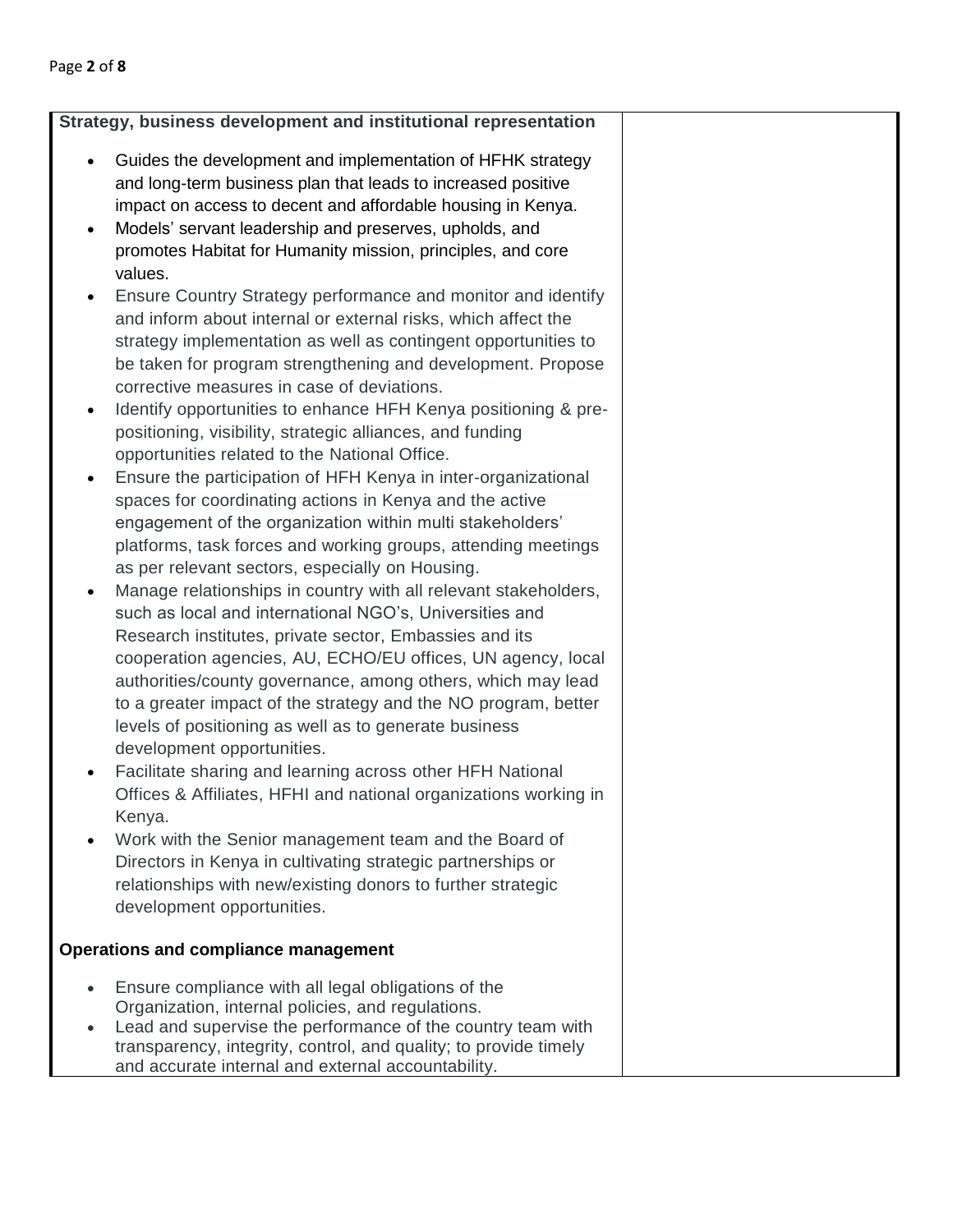

## **Position Description**

Date received:

Position number:

|           | Coordination with the SMT, lead the annual planning and                                                                         |  |
|-----------|---------------------------------------------------------------------------------------------------------------------------------|--|
|           | budgeting process, and manages the implementation of the plan                                                                   |  |
|           | and reporting of measurable outcome.                                                                                            |  |
| $\bullet$ | Ensures the organization's programme achieves scale, efficiency                                                                 |  |
|           | and effectiveness, and sustainability.                                                                                          |  |
| $\bullet$ | Oversees programme planning, management, and evaluation                                                                         |  |
|           | through implementation of innovative partnerships and Housing                                                                   |  |
|           | Technologies.                                                                                                                   |  |
| $\bullet$ | Ensures and demonstrates good stewardship of resources, and                                                                     |  |
|           | maintains professional relationships with consultants, contractors,                                                             |  |
|           | and service providers.                                                                                                          |  |
| $\bullet$ | In consultation with the HFH Kenya Board of Directors ensures                                                                   |  |
|           | the fiscal, legal, and programmatic integrity of the organization                                                               |  |
|           | including accurate and timely reporting to relevant country                                                                     |  |
|           | statutory authorities, to HFHI and to donors.                                                                                   |  |
| $\bullet$ | Identifies and introduces best practices, benchmarking with                                                                     |  |
|           | likeminded organizations for enhanced impact and performance.                                                                   |  |
|           |                                                                                                                                 |  |
|           | <b>Implementation and reporting</b>                                                                                             |  |
|           |                                                                                                                                 |  |
| $\bullet$ | Supports the Program manager on the program and project                                                                         |  |
|           | development; validate project budgets, operational plans and<br>assure that the interventions are aligned with the NO strategy, |  |
|           | objectives and budget allocated for the relevant activities and                                                                 |  |
|           | approved by the board and HFHI Africa Area Office.                                                                              |  |
|           | Management and technical support, to ensure high quality of                                                                     |  |
|           | the interventions to achieve synergies and complement projects                                                                  |  |
|           | and partners.                                                                                                                   |  |
| $\bullet$ | Ensure that the projects count with a proper MEAL plan and                                                                      |  |
|           | supervise its implementation. Identify deviations and/or                                                                        |  |
|           | opportunities to be taken and proposing or approving corrective<br>measures.                                                    |  |
|           | Ensure proper reporting (technical and financial) to HFHI using                                                                 |  |
|           | the institutional monitoring and reporting tools.                                                                               |  |
| $\bullet$ | Responsible for the open and effective communication between                                                                    |  |
|           | team members to ensure timely implementation of project                                                                         |  |
|           | activities and reporting to donors.                                                                                             |  |
| $\bullet$ | Ensure that effective financial administrative systems governing                                                                |  |
|           | the project activities are in place and are in line with HFHI and                                                               |  |
|           | donor requirements.                                                                                                             |  |
| $\bullet$ | Ensure adequate information flow regarding ongoing operations                                                                   |  |
|           | for both management and external communication.                                                                                 |  |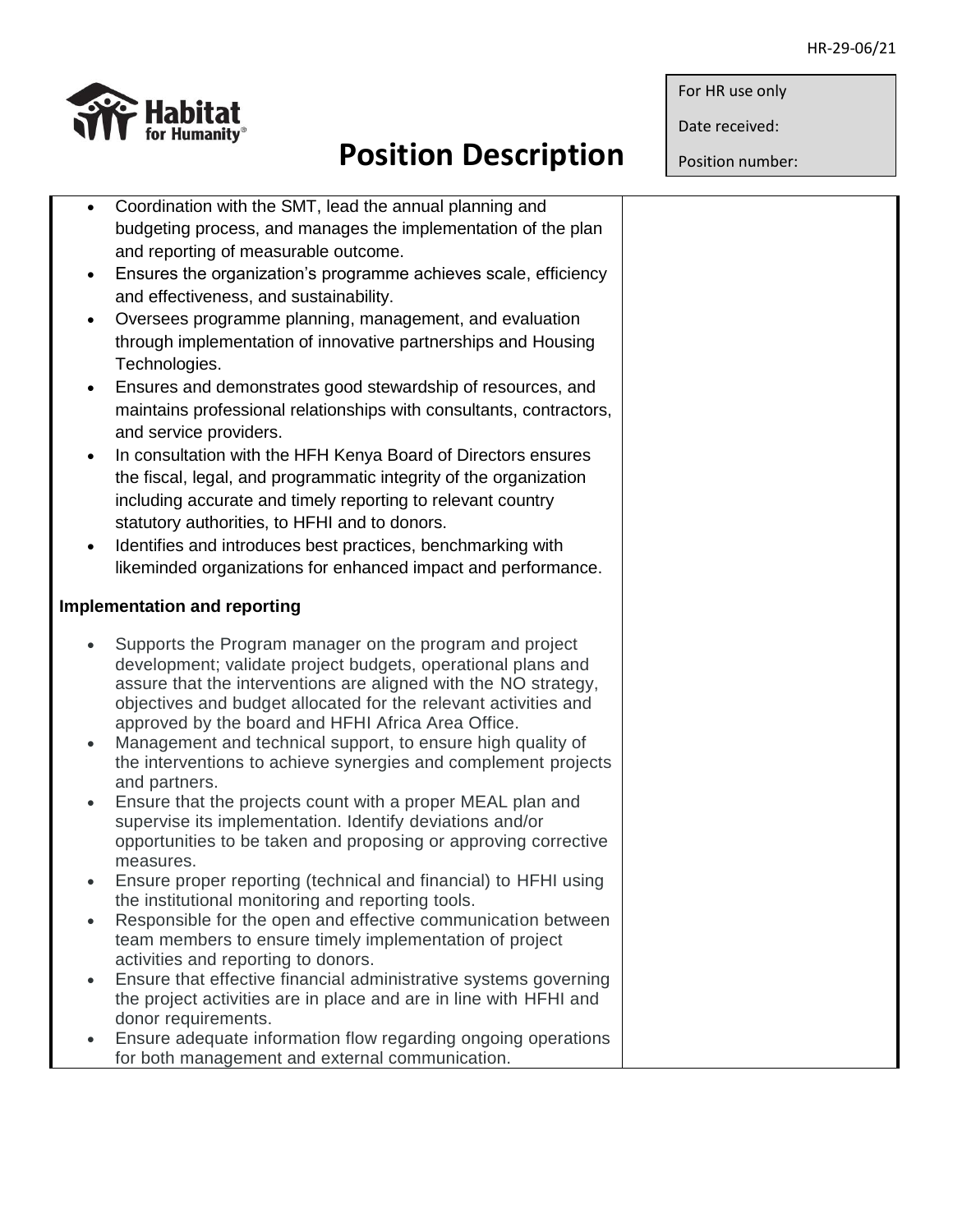#### **Talent and People management**

- Validate the HFH Kenya structure to ensure its fit for purpose to maximize the efficiency of the NO team.
- Participate in the recruitment process for key positions integrating DEI principles as per the HFHI guidelines.
- Identify training and capacity building needs for team career (technical and behavioral) growth and efficiency.
- Ensure implementation of the HFH Kenya Performance management system to enhance individual & team performance and accountability.
- In coordination with HR, ensure work force planning for optimum utilization of human resources, identify key staff in the NO, recommending them to national or international crosscutting projects as part of capacity building and succession planning.

### **Resource Mobilization, Fundraising and strengthening of the Program**

- Ensure the sustainability of the Program through the develop and implementation of a Fundraising strategy which include the current donors supporting HFH Kenya and others.
- Ensure and support the HFH Kenya team in developing innovative and strategic project proposals, based on the meaningful participation of the local partners, community, and other relevant stakeholders to consolidate and expand Kenya Program operations.
- Coordinate current and future HFH Kenya projects with different donors, seeking for opportunities to expand and deepen relationships.
- In coordination with the SMT and other relevant staff and local partners, lead the identification of new initiatives and opportunities that respond to identified needs of the NO strategy and support resource mobilization activities for new opportunities identified in coordination with HFHI Area Office and HQ
- Support HFH Kenya team, field program staff and partner organizations on proposal development and design, including gathering information for concepts and proposals; oversee, lead or co-ordinate proposals and needs assessments.
- Develops the fundraising strategies for governmental, corporate sector and foundations funding sources, systematizing the organization-wide efforts to this effect.
- Prepares policy papers and coordinates input to key organizational documents as they relate to developing and strengthening of partnerships with existing and new donors, including non-traditional donors.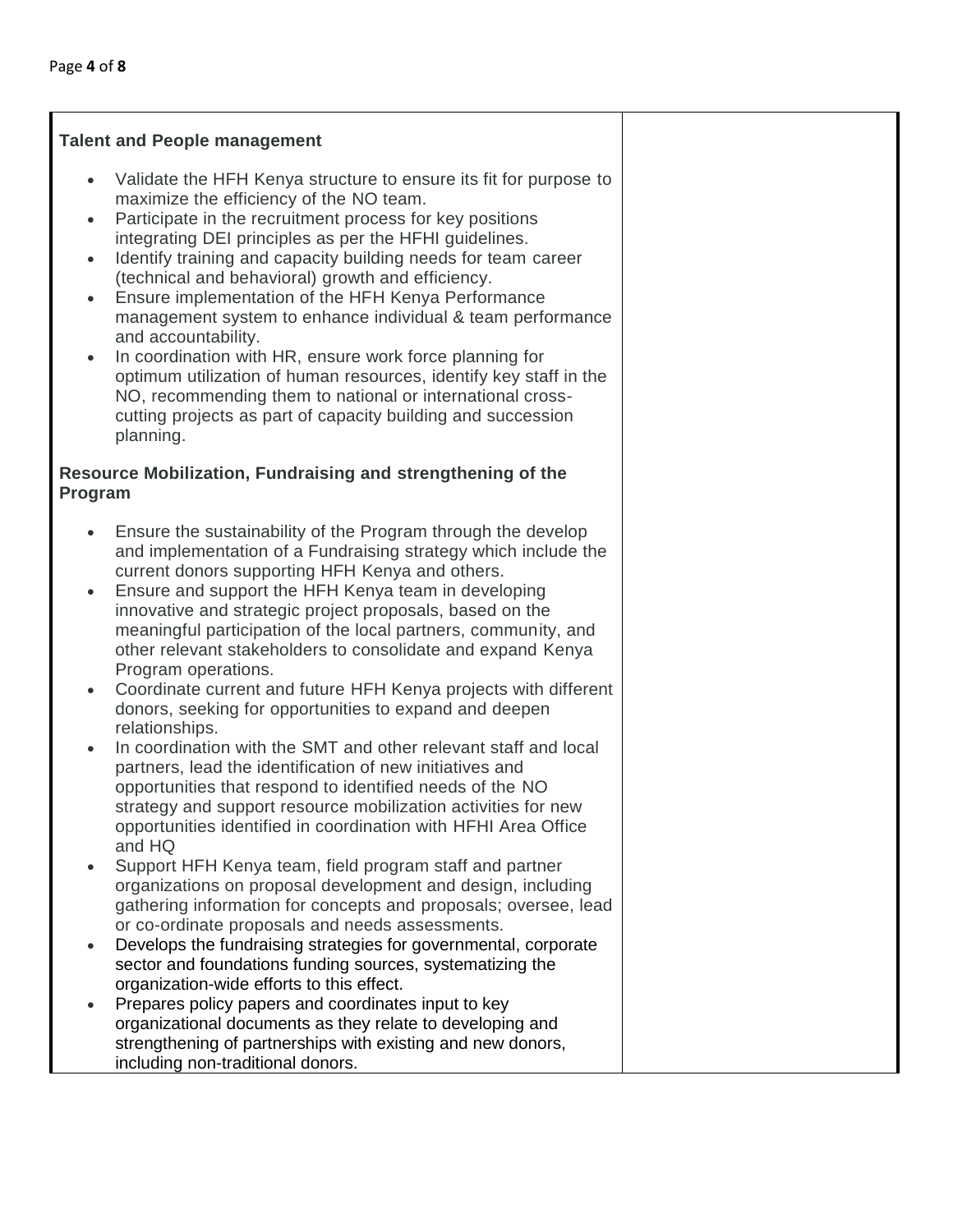Date received:

Position number:



# **Position Description**

- Ensures the sound coordination, implementation, monitoring, evaluation and reporting of the fundraising strategy to leverage resources as per the set targets. **Relationships, Advocacy and Communications**
	- Represents HFH Kenya before the public authorities and other actors and as the main liaison person of HFH Kenya with the media.
	- Identifies, develops, and maintains effective relations with all stakeholders, including government, bi-lateral and multi-lateral agencies, donors and sponsors, partners and homeowners, and the public at large.
	- Develops and implements, together with staff a Communications strategy to promote the organization programme and brand and visibility.
	- Develops and implements, together with staff and the support of HFHI, an Advocacy strategy to promote policies and systems that advance access to affordable and decent housing in Kenya.
	- Proactively analyze the actors who have the potential to contribute to the achievement of the HFHK program goals within the broader context including government, private sector, donors and foundations, international and local civil society, academic institutions. Establish and actively sustain productive relationships with relevant actors (inside and outside the country).
	- Contribute to national dialogue on housing strategies and advocate for change in policies and practice in line with program goals. Support and work effectively in coalitions, networks, and social movements to achieve broader impact.
	- Promote and participate in campaigns and events to raise awareness, advocacy, or funds.

## **Board relations**

- Oversees the development of the HFH Kenya Board relationship with the staff and other relevant stakeholders.
- Ensures HFH Kenya Board of Directors' resolutions are implemented.

### **Contingency Planning, Safety and Security Management:**

 Ensure compliance with security procedures and policies as determined by HFHI guidelines, policy, and NO security plans.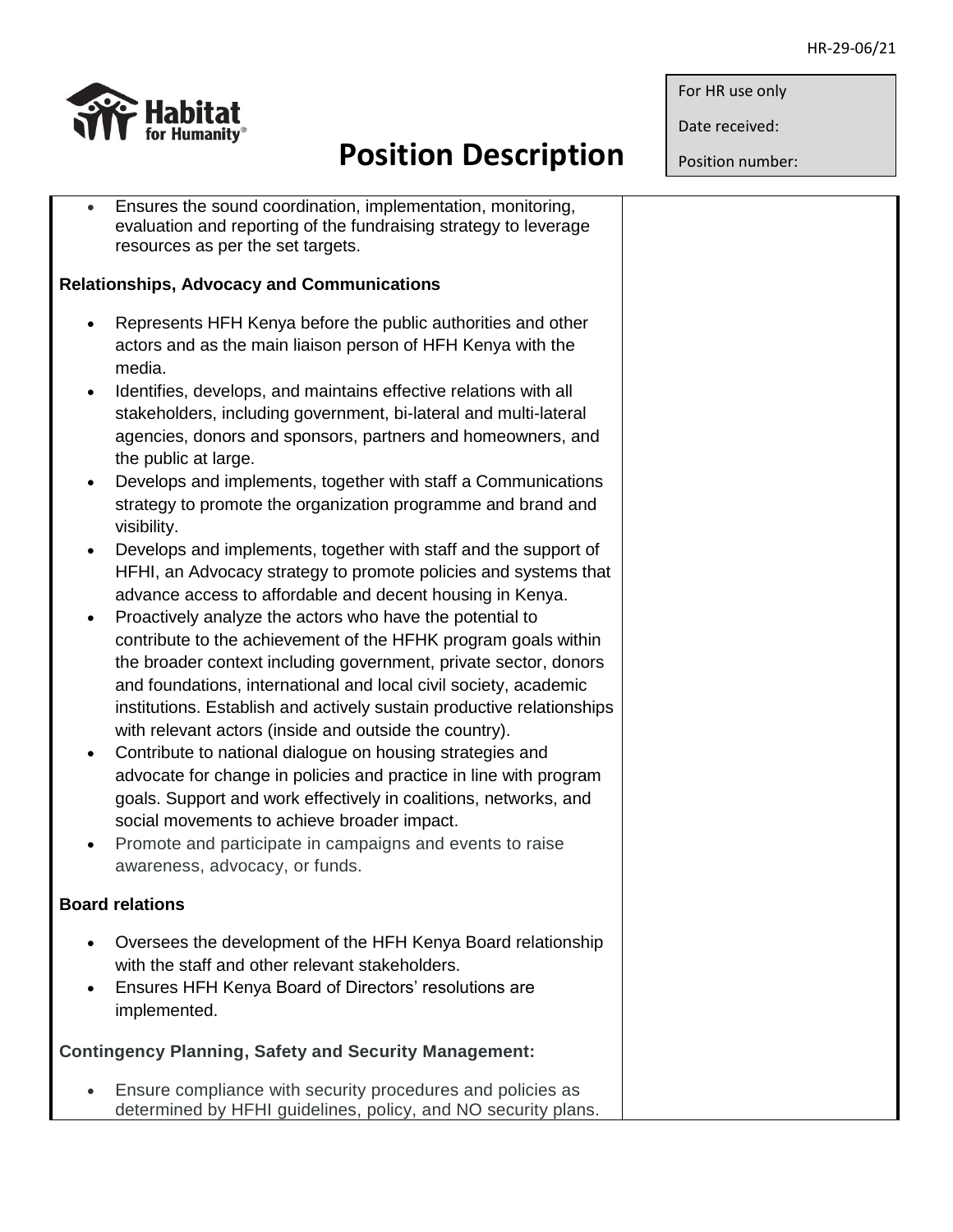| Proactively ensure that staff and visitors operate in a secure<br>$\bullet$<br>environment and are aware of safety and security policies and<br>procedures.<br>Maintain oversight of the larger context and any humanitarian<br>developments in Kenya and ensure that HFHI can concisely<br>remain informed of the pressing humanitarian issues and<br>current challenges. |                                                                                                                                                                                                                                                                                                                                                                                                                                                                                 |  |  |  |
|----------------------------------------------------------------------------------------------------------------------------------------------------------------------------------------------------------------------------------------------------------------------------------------------------------------------------------------------------------------------------|---------------------------------------------------------------------------------------------------------------------------------------------------------------------------------------------------------------------------------------------------------------------------------------------------------------------------------------------------------------------------------------------------------------------------------------------------------------------------------|--|--|--|
| <b>Typical Training &amp;</b><br><b>Experience</b>                                                                                                                                                                                                                                                                                                                         | <b>Qualifications</b>                                                                                                                                                                                                                                                                                                                                                                                                                                                           |  |  |  |
| (Education, and<br>Experience - briefly<br>describe the minimum<br>education and/or<br>experience required)                                                                                                                                                                                                                                                                | University degree in international development/relations, public<br>administration, business administration, economics, housing, and<br>urban development, and/or social sciences.<br>Post graduate studies in development studies, project management or<br>$\bullet$<br>related fields.                                                                                                                                                                                       |  |  |  |
| <b>Required Knowledge &amp;</b><br><b>Expertise</b><br>(Competencies and other<br>specifics related to this<br>role and level required)                                                                                                                                                                                                                                    | Continuing education in relevant fields such as NGO management,<br>board development, resource mobilization, advocacy, communications<br>monitoring, and evaluation, and in country or region-specific issues is<br>an advantage.<br>Minimum 10 years of work experience in housing finance and/or micro<br>$\bullet$<br>finance or urban planning, housing development or social sciences,<br>relevant to human settlement and community development in Sub-<br>Sahara Africa. |  |  |  |
|                                                                                                                                                                                                                                                                                                                                                                            | <b>Experience</b>                                                                                                                                                                                                                                                                                                                                                                                                                                                               |  |  |  |
|                                                                                                                                                                                                                                                                                                                                                                            | At least 5-year experience in Country/National leadership position<br>$\bullet$<br>managing donor-funded projects/programmes, Community<br>development experience will be a significant added advantage.<br>Experience in non-profit/NGO resource mobilization including proposal<br>$\bullet$<br>development, plus a local and/or international network of prospective<br>donors and constituencies.                                                                           |  |  |  |
| Experience in serving on or in the development of non-profit/NGO<br>boards of directors.                                                                                                                                                                                                                                                                                   |                                                                                                                                                                                                                                                                                                                                                                                                                                                                                 |  |  |  |
|                                                                                                                                                                                                                                                                                                                                                                            | Knowledge of housing issues in Kenya, Sub Sahara Africa, and in<br>$\bullet$<br>particular affordable housing.                                                                                                                                                                                                                                                                                                                                                                  |  |  |  |
|                                                                                                                                                                                                                                                                                                                                                                            | Proven experience in change management, leading and managing<br>$\bullet$<br>staff, including recruitment, staff development, training, mentoring and<br>performance management.                                                                                                                                                                                                                                                                                                |  |  |  |
|                                                                                                                                                                                                                                                                                                                                                                            | Demonstrated financial management competence, including the<br>$\bullet$<br>management, and monitoring of budgets, agreements, MOUs, and<br>contracts.                                                                                                                                                                                                                                                                                                                          |  |  |  |
|                                                                                                                                                                                                                                                                                                                                                                            | Experience in programme and project management.                                                                                                                                                                                                                                                                                                                                                                                                                                 |  |  |  |
|                                                                                                                                                                                                                                                                                                                                                                            | Knowledge of monitoring and evaluation and other program<br>quality/effectiveness & development approaches.                                                                                                                                                                                                                                                                                                                                                                     |  |  |  |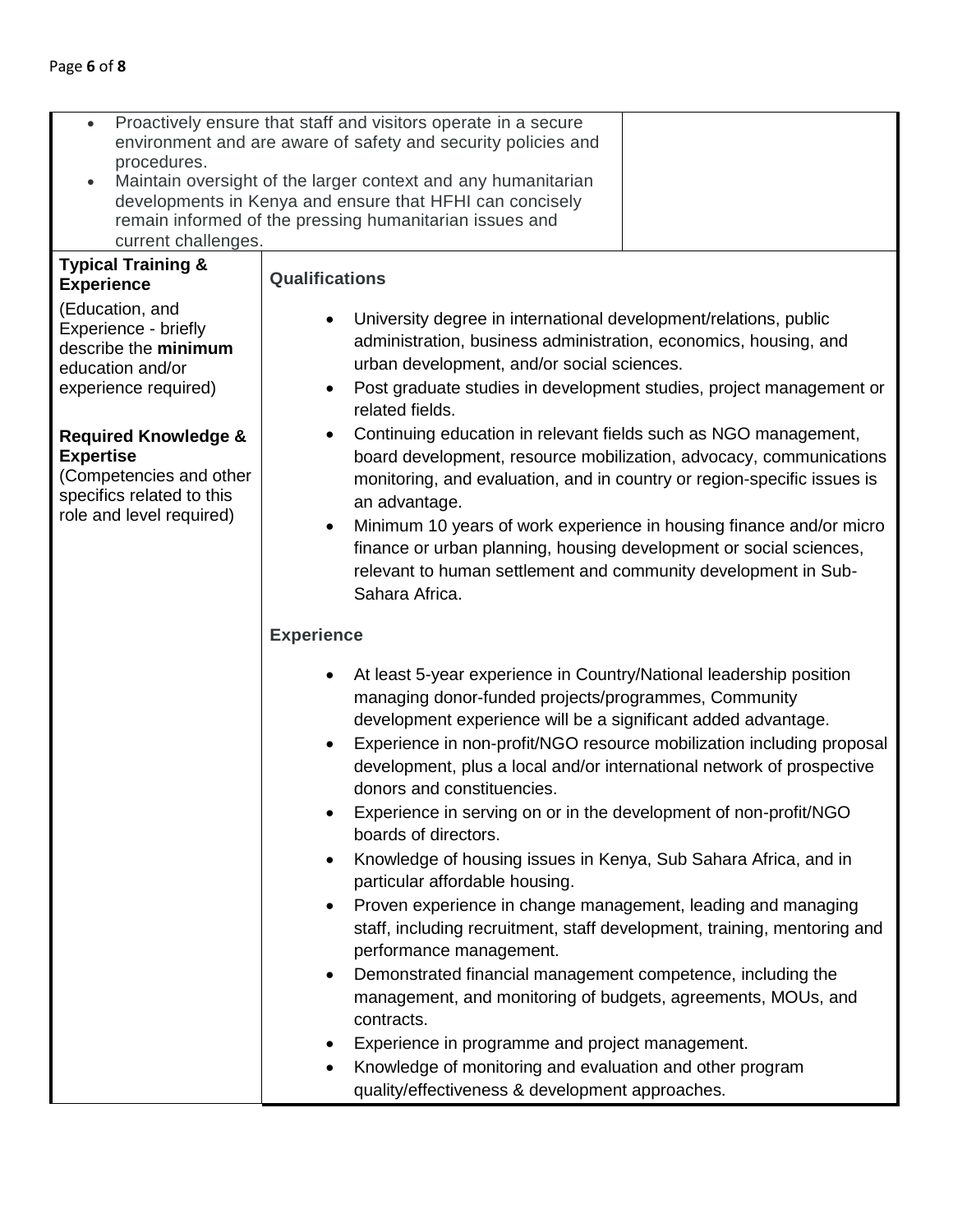Date received:

Position number:

|                                                                                                                        | Excellent communication skills, confidence in handling prominent<br>$\bullet$                                                                                                                                                                                                                                                                                                                                                                                                                                                                                                                                                                                                                                                                                                                                                                                 |  |  |  |
|------------------------------------------------------------------------------------------------------------------------|---------------------------------------------------------------------------------------------------------------------------------------------------------------------------------------------------------------------------------------------------------------------------------------------------------------------------------------------------------------------------------------------------------------------------------------------------------------------------------------------------------------------------------------------------------------------------------------------------------------------------------------------------------------------------------------------------------------------------------------------------------------------------------------------------------------------------------------------------------------|--|--|--|
|                                                                                                                        | gatherings, media, and events.<br>Fluency in written and spoken English<br>$\bullet$                                                                                                                                                                                                                                                                                                                                                                                                                                                                                                                                                                                                                                                                                                                                                                          |  |  |  |
|                                                                                                                        | Computer literacy.<br>$\bullet$                                                                                                                                                                                                                                                                                                                                                                                                                                                                                                                                                                                                                                                                                                                                                                                                                               |  |  |  |
|                                                                                                                        | Ability to travel nationally and internationally.<br>$\bullet$                                                                                                                                                                                                                                                                                                                                                                                                                                                                                                                                                                                                                                                                                                                                                                                                |  |  |  |
|                                                                                                                        |                                                                                                                                                                                                                                                                                                                                                                                                                                                                                                                                                                                                                                                                                                                                                                                                                                                               |  |  |  |
|                                                                                                                        | <b>Skills and Knowledge</b>                                                                                                                                                                                                                                                                                                                                                                                                                                                                                                                                                                                                                                                                                                                                                                                                                                   |  |  |  |
|                                                                                                                        | Proven ability to influence and negotiate with internal and external<br>$\bullet$<br>audiences                                                                                                                                                                                                                                                                                                                                                                                                                                                                                                                                                                                                                                                                                                                                                                |  |  |  |
|                                                                                                                        | Ability to advice and support field staff in a consultative manner.<br>$\bullet$                                                                                                                                                                                                                                                                                                                                                                                                                                                                                                                                                                                                                                                                                                                                                                              |  |  |  |
|                                                                                                                        | Excellent communication and interpersonal skills, capacity to remain<br>$\bullet$<br>calm under pressure and not lose sight of strategic priorities. Must be<br>organised and efficient.                                                                                                                                                                                                                                                                                                                                                                                                                                                                                                                                                                                                                                                                      |  |  |  |
|                                                                                                                        | A sound understanding of DEI awareness.                                                                                                                                                                                                                                                                                                                                                                                                                                                                                                                                                                                                                                                                                                                                                                                                                       |  |  |  |
|                                                                                                                        | Sensitivity to cultural differences and the ability to work with a wide<br>variety of staff with different cultural background.                                                                                                                                                                                                                                                                                                                                                                                                                                                                                                                                                                                                                                                                                                                               |  |  |  |
|                                                                                                                        | Committed to HFHI principles.                                                                                                                                                                                                                                                                                                                                                                                                                                                                                                                                                                                                                                                                                                                                                                                                                                 |  |  |  |
|                                                                                                                        | <b>Active support of HFHI Values:</b><br>$\circ$ Humility – We are part of something bigger than ourselves<br><b>Courage</b> – We do what's right, even when it is difficult or<br>$\circ$<br>unpopular<br>$\circ$ Accountability – We take personal responsibility for Habitat's<br>mission<br>Safeguarding: HFHI requires that all employees take seriously their<br>ethical responsibilities to safeguarding our intended beneficiaries, their<br>communities, and all those with whom we work. Managers at all levels<br>have responsibilities to support and develop systems that create and<br>maintain an environment that prevents harassment, sexual exploitation<br>and abuse, safeguards the rights of beneficiaries and community<br>members (especially children), and promotes the implementation of<br>Habitat for Humanity's code of conduct. |  |  |  |
| Fiscal Responsibilities - Describe the financial responsibilities.                                                     |                                                                                                                                                                                                                                                                                                                                                                                                                                                                                                                                                                                                                                                                                                                                                                                                                                                               |  |  |  |
| \$ of revenue \$ other (please describe)<br>\$ of the budget                                                           |                                                                                                                                                                                                                                                                                                                                                                                                                                                                                                                                                                                                                                                                                                                                                                                                                                                               |  |  |  |
| <b>CONTRACT A CHANGE OF A CHANGE AND ASSESSED AT A LIFTING OF A STATE OF A LIFTING OF A STATE OF A LIFTING OF A ST</b> |                                                                                                                                                                                                                                                                                                                                                                                                                                                                                                                                                                                                                                                                                                                                                                                                                                                               |  |  |  |

**Organizational Scope & Impact** (e.g.: Area Office Staff, US Affiliates, National Directors, HFHI Staff, etc. Include level of responsibility and resulting impact on HFHI.)

**Problem Complexity, Planning and Policy level impact** Level of analytical and critical thinking required (e.g.: Uses existing procedures to solve standard problems with no impact on department level planning. Solves high-impact, cross-departmental problems affecting strategic planning and policy creation.)



## **Position Description**